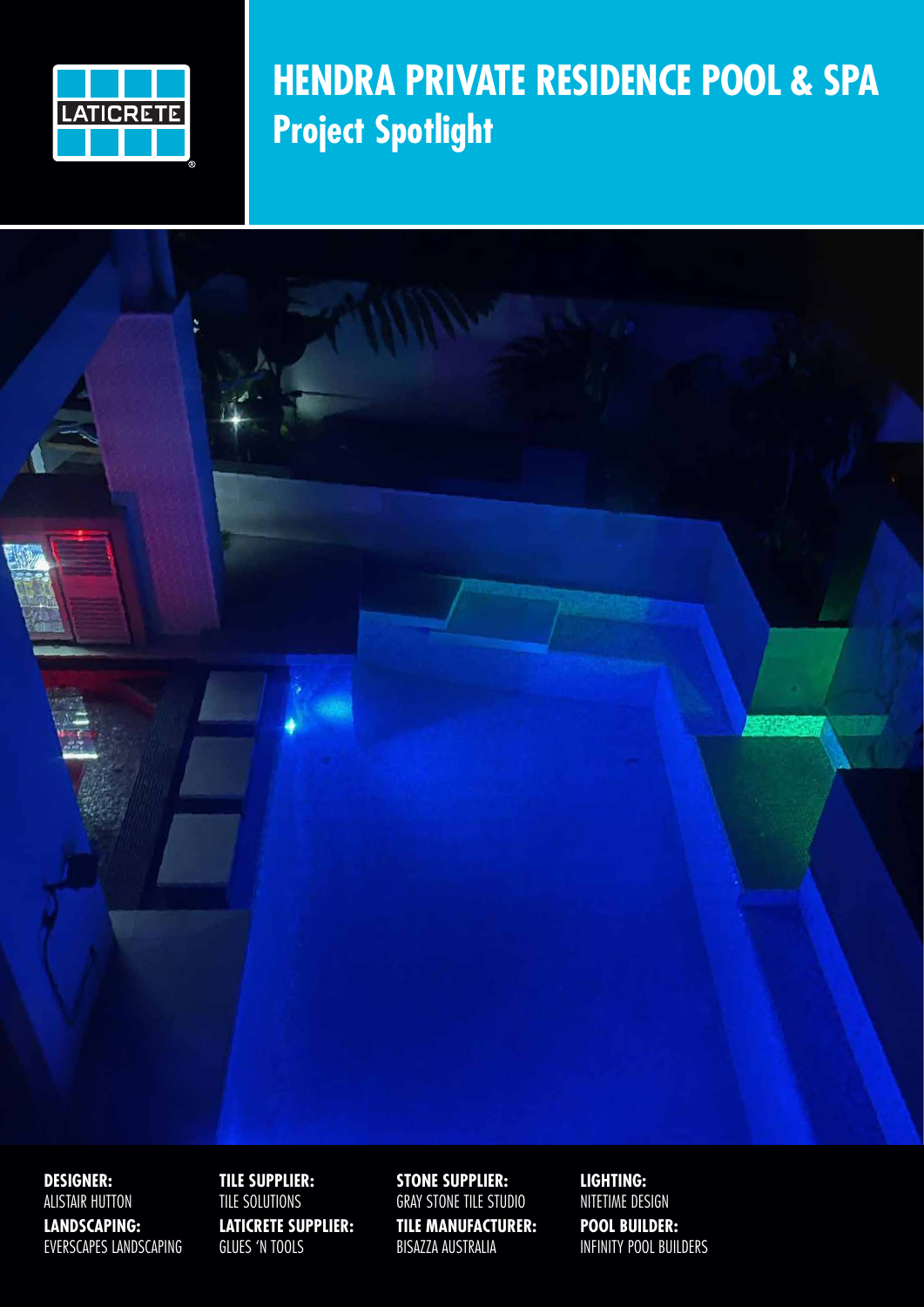# A big backyard with a beautiful pool, could life get much better than that?











**CC LATICRETE is always my** first and only choice because of their premium quality and ease of use. I have full confidence in their products and technical support. LATICRETE products provide solutions for unimaginable installations. ~ Sam Gardener

#### The Situation

A big backyard with a beautiful pool, could life get much better than that? According to a Hendra, QLD homeowner, that was just the beginning!

The owner envisioned a full upgrade to their outdoor area. The existing pool was 52m² , and the owner wanted it extended to include a spa, bench seating, steps, with visions of an onyx water and light feature. The owner knew the tilework had to be of a very high standard to bring the pool features together and draw the eye towards the stand-out onyx feature. After doing research, the homeowners worked with designer, Alistar Hutton, who would bring their dream to reality. Alistar contacted Sam Gardener, an expert tiler specialising in pools, Sam Gardener to handle the installation.

The backyard was already a hub of activity when Sam arrived on the scene. The team from Everscapes Landscaping were overhauling the backyard area to include a new fireplace and garden beds. After lengthy discussions and site visits with the owner on what had to be done, Sam immediately contacted LATICRETE Australia Technical Sales Representative, Shane Anderson in QLD to discuss the project and obtain advice. Sam knew LATICRETE products provided solutions which he and countless other contractors around the world have come to trust and rely on.

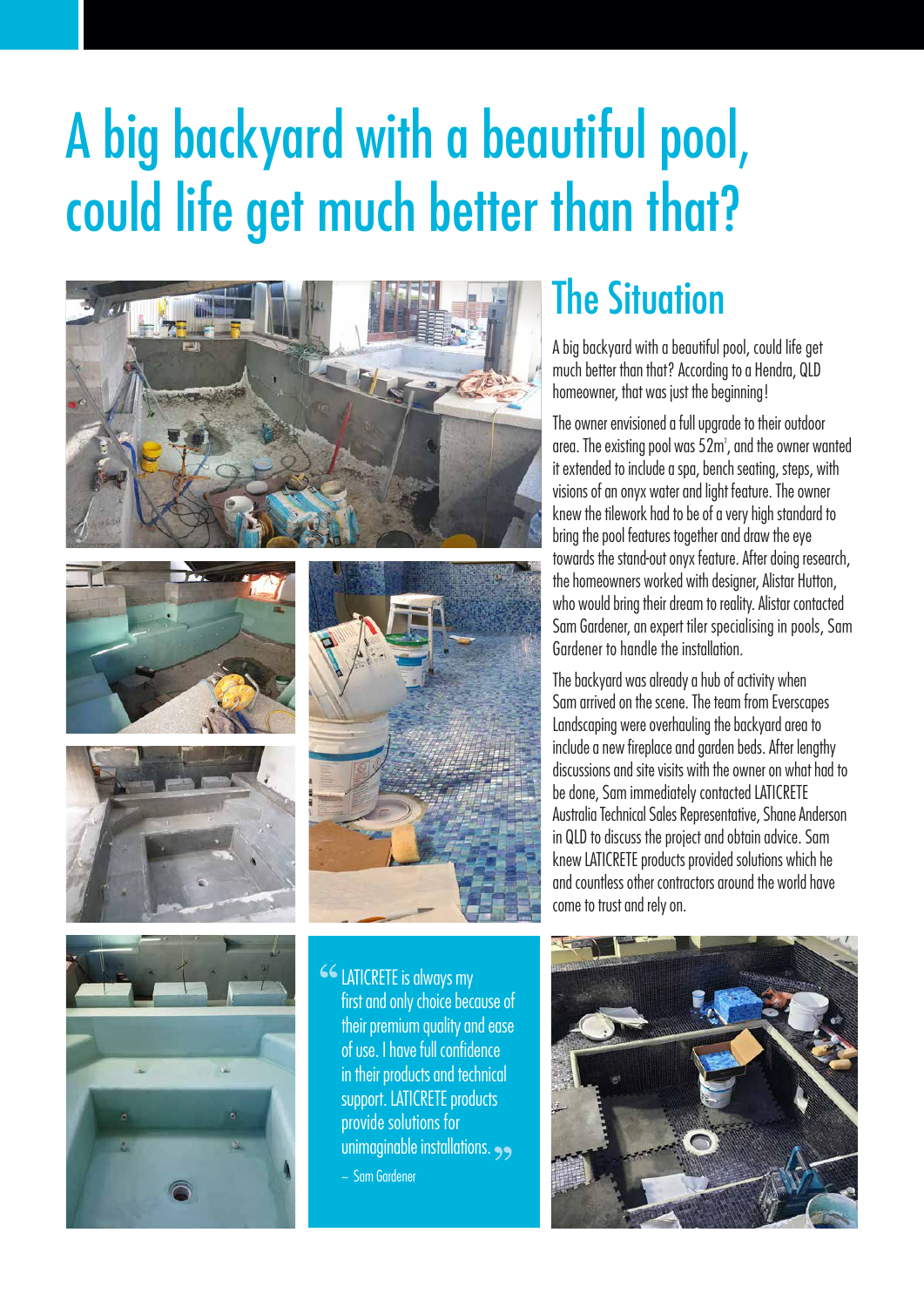## The Challenges

Right off the bat, Sam was able to identify a couple of challenges that might make this project difficult. The first was the weather. Sam had to make sure the pool was protected from outside elements like rain and the wind which could hinder the installation. With this in mind, the first step was to build a structure to fully enclose the pool with a tarp, to protect the materials and the installation from the weather.

The second problem that Sam identified was the pool steps, which were installed prior to Sam being involved with the project. The stairs were polished concrete and could not be effectively waterproofed, which would dramatically compromise the installation of the pool in the long-term.

The third problem Sam saw was in the installation of the onyx water feature. The onyx had unique translucent properties, and the client

## A LATICRETE Solution

The LATICRETE Australian team were able to address Sam's problems quickly and effectively. On inspection of the concrete steps, Shane Anderson, LATICRETE QLD Technical Sales Representative addressed the problems with a prompt solution. The stairs originally were to be a polished concrete finish, which couldn't be waterproofed. However, after consultation with Alistair and Shane, it was decided to hone back the steps, and waterproof them and then tile on top using travertine to keep them as a feature entry point.

Sam opted for using the same travertine tiles that were used for the pool coping, which ultimately resulted in a more visually pleasing design, as well as keeping the steps safely waterproofed to maintain the integrity of the pool structure. The steps were prepared with a skim coat of LATICRETE 254 adhesive, and a layer of LATAPOXY<sup>®</sup> Moisture Shield to ensure a safe, waterproof installation.

The rest of the travertine coping around the pool was installed using LATICRETE 335 adhesive.

In addressing the other major issue, Sam and Shane turned their attention to the installation of the onyx slab. The pair tested a few different methods, and after a conversation with LATICRETE Australia Technical Services Manager Fred Gray, were able to determine that LATAPOXY® 310 Stone Adhesive was the ideal high-strength bonding adhesive to support the weight of the onyx slab in its unique position.

For the spa, Sam chose to use SPECTRALOCK® Grout with a DAZZLE™ component in Copper, as this would highlight the coppery details in the Bisazza LE GEMME GM 20.77 mosaic tiles.

The main pool was going to be tiled using Bisazza LIZ MOSAIC BLEND. The installation of the system first involved a mortar bed of 226 Thick Bed Mortar, combined with 3701 Mortar Admix for a high performance, extremely workable thick bed. The surface of the screed was then waterproofed using HYDRO BAN® and HYDRO BAN® Fillet & Sealant, and finally the tiles were installed using LATICRETE 254 adhesive.

wanted the 4m² slab to be installed with a backlight, allowing it to glow spectacularly with light. A beautiful concept, but the installation would be problematic.

To ensure even light distribution, the feature would have to be adhered in a way that did not affect the lighting, which raised concerns for Sam as to whether the structure and adhesives would hold the weight of the onyx without a stable backing.

To add to that, Sam had to find a solution for the lights to be accessible behind the slab, so the owner could change the bulbs and repair technical issues if needed. To begin addressing these concerns, Sam looked to Shane Anderson at LATICRETE Australia for products to provide the solutions to suit these conditions.

### **Outcome**

With using a full LATICRETE

installation system, Sam earned a 15-year residential swimming pool system warranty to guarantee peace of mind for himself and his client, knowing that the pool system would be another globally proven project.

The homeowner who commissioned Sam was overjoyed with the finished product, praising Sam for his attention to detail and ability to quickly solve problems on the go.





 $66$ Shane Anderson has been my primary point of contact with LATICRETE and I'm grateful for all his support. He is always available for a discussion, and his ability to solve problems is second to none.

~ Sam Gardener